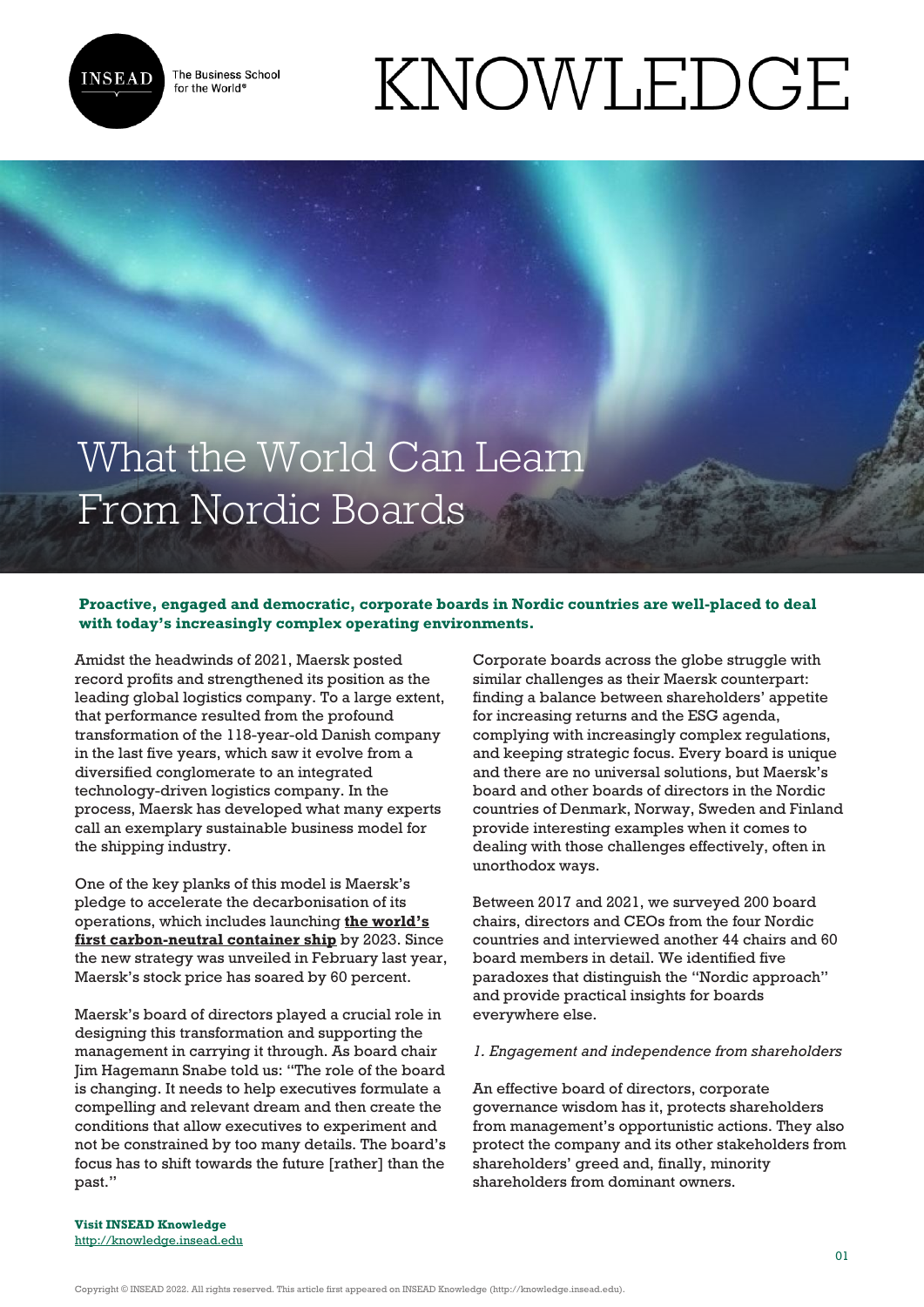This complexity puts many corporate boards in a defensive position. They consider shareholders a foe rather than a friend, adapt a strategy of equal distancing rather than equal closeness, and shut their boardrooms to owners.

Not so boards in Nordic countries, where both corporate laws and the governance tradition give shareholders more influence over the affairs of the company. Directors are not afraid to connect with shareholders in a systematic manner. Boards (mostly through their chairs) proactively engage owners in a dialogue about the latter's expectations, needs and concerns. As Sanna Suvanto-Harsaae, chair of Finnish state-owned corporation Altia, put it: "I am proactive with the owners and get a lot of positive feedback about proactivity. I go there to listen and ask a lot of questions. I make sure we as a board and management are aware of shareholders' concerns."

Nordic boards also help shareholders to define their positions vis-à-vis their companies and document them. Many companies adopt a practice called Owner Directive – a document prepared by the board and approved by the shareholders which outlines the owners' expectations and rules of engagement among the owners and between them and the company.

Boards in Nordic countries not only listen to shareholders but also learn from them. As a chair from Finland explained: "If a shareholder has 30 years of industry experience, I want to hear their ideas about the next ten years before we debate strategy at the board."

This willingness to learn, however, does not compromise Nordic boards' independence. As one chair from Norway said: "If an owner makes a suggestion which contradicts the overall direction we have agreed on, I have no problem telling them: 'That is a good idea, but we will not implement it.' I expect them to respect my decision."

We call this type of relationship between boards and shareholders **engaging-assertive**. Boards proactively seek shareholders' views, help them to form opinions and consult them on important matters. They also inform them about board agendas, decisions and the underlying rationale. They combine this proactive approach with strict adherence to rules on disclosure and minority shareholder protection.

#### *2. Small yet diverse boards*

To command shareholders' respect, boards of directors need to be good at what they do. Nordic boards are arguably the most competent and engaged in Europe, thanks to a number of internal

**Visit INSEAD Knowledge** <http://knowledge.insead.edu>

#### practices.

First, nomination committees consisting of independent professionals and owners recommend director candidates to the board and advise shareholders on remuneration. The committees work throughout the year, seeking to understand the owners' expectations, the business strategy and the needs of the board in order to decide on the best board composition for the next year and the years to come. They engage executive search companies, thoroughly evaluate candidates, and study remuneration trends and best practices before making their recommendations. Nomination committees also organise or actively participate in annual board evaluations and use the outcomes to prepare proposals for shareholders.

In Nordic countries, every director stands for reelection once a year and an extraordinary shareholders' meeting can dismiss the whole board at any time. This system helps to keep directors motivated and focused on the job from day one. The small size of most Nordic boards, which rarely exceeds 10 directors, prevents free-riding and makes members more engaged.

What Nordic boards may lack in size, they certainly make up for it with diversity. Nordic boards are the most **[gender-diverse](https://knowledge.insead.edu/leadership-organisations/putting-more-women-at-the-helm-of-corporate-boards-13476)** in the world while Nordic public companies have one of the highest percentage of foreign directors in Europe.

Nordic companies also make employee representatives effective board members by creating opportunities for motivated and capable staff members. They then design training and induction programmes for them, as well as provide mentoring by the board chair and experienced directors.

# *3. Non-executive but committed directors*

Nordic boards are non-executive in spirit and composition. Their directors are engaged not only with the CEO but also with the rest of the organisation. While there's a clear line between the board and management, their interaction is intense and deep.

For one thing, Nordic boards see their purpose as long-term value creation. A chair from Sweden observed: "We all work for long-term value creation. The task of the board is to help management to create that value. When every director understands it, we become very effective as a board." Such an approach helps boards adopt a "helping attitude" and be closer to management and the rest of the organisation.

One important area of Nordic boards' collaboration

Copyright © INSEAD 2022. All rights reserved. This article first appeared on INSEAD Knowledge (http://knowledge.insead.edu).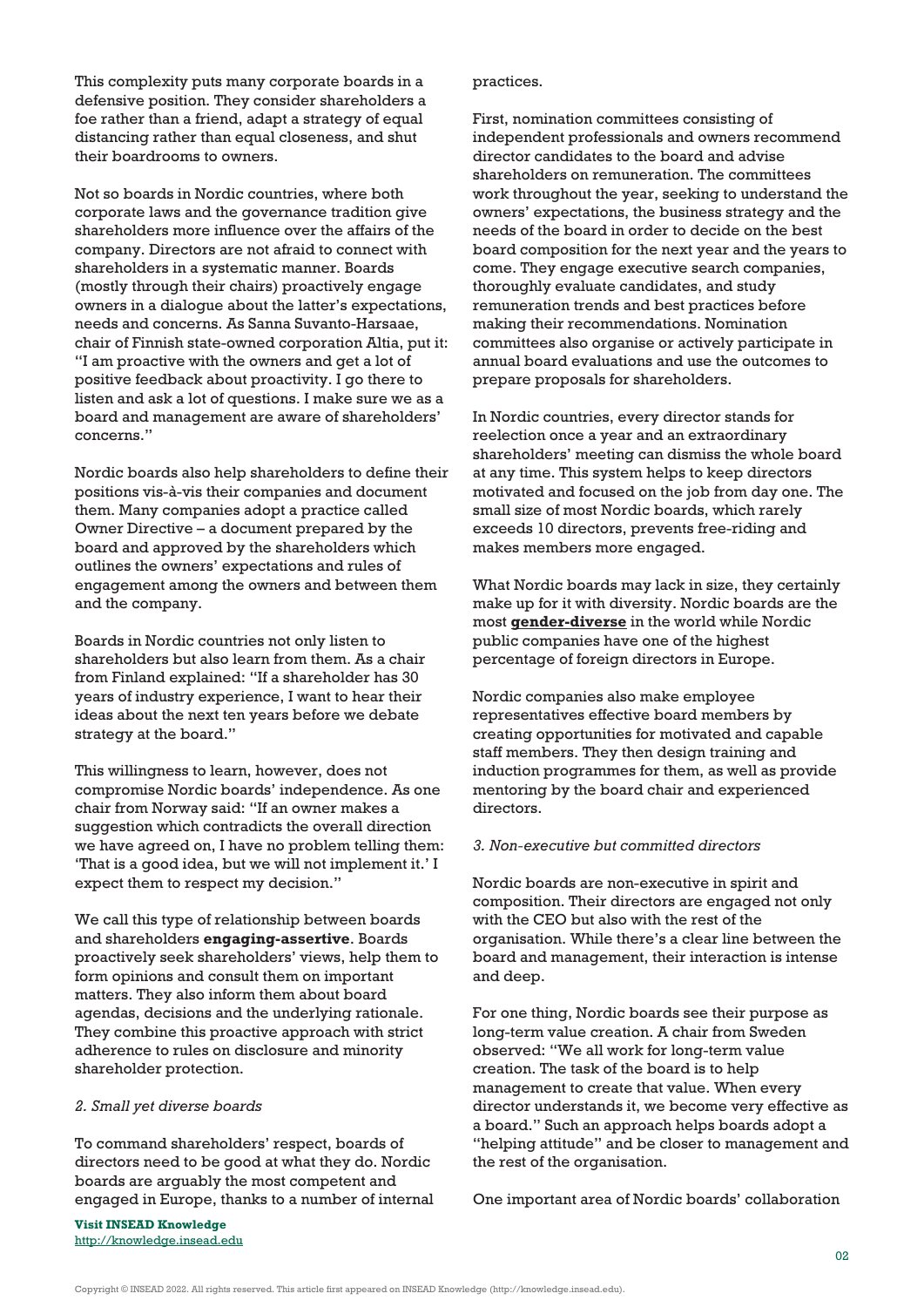with management is innovation. As a chair from Finland explains: "Innovation is a way of life at our company, our cultural code. […] We have to make sure that the company has an appropriate frame for nurturing innovation and people who can carry it through."

Another area of board-management collaboration lies in leadership development. Nordic directors review company-wide leadership development programmes and meet with younger leaders.

# *4. Combining shareholder and environmental and social value creation perspectives*

One of the main challenges corporate boards face today is dealing with ever increasing contextual complexity. They have to fit subjects including ESG, innovation, leadership succession and risk management into a few meetings a year. Some boards choose the road of compliance and focus on ticking the boxes prescribed by the regulators. Many Nordic boards, in contrast, combine business pragmatism with a big-picture view of what society needs.

"At this board we have been thinking about sustainability for a long time for a simple reason – we can create value in the long term only by being sustainable," said a Swedish chair. "We asked management to align all development and innovation efforts with our sustainability goals."

#### *5. Inclusive yet effective board process*

We found that boards in Nordic countries highly value procedural fairness while caring little about formalities, rituals and ready-made recipes. They adopt an effective decision-making process that is built on several cornerstones.

It all starts with comprehensive information to which all directors have easy and early access before board meetings. During meetings, every director speaks their mind, opinions are heard and discussed, and questions are answered. The goal is to put different perspectives on the table.

"Complex matters require diverse perspectives, reflection and openness to alternatives," observed a chair from Norway. "If the process does not allow for all of that, the quality of the decisions will not be as good as the matter deserves."

Nordic boards rely not only on standing committees but also temporary ones to study specific complex issues such as the pandemic's impact, China's rise and blockchain technology. The final discussion always takes place at the board and not the committee level.

In decision making, Nordic boards always strive for consensus and the board process prioritises effectiveness over efficiency. After the decision is made, the board ensures it is formulated in an unambiguous and actionable manner.

The final cornerstone in Nordic boards' effective process is a comprehensive board evaluation every one or two years, often with professional help. They believe this helps them to be more effective.

#### **The spirit, not the letter**

Although the principles and practices described above have emerged under the specific social and cultural conditions of Northern Europe, they could be adapted to **[corporate governance contexts](https://knowledge.insead.edu/leadership-organisations/a-checklist-for-boards-in-the-new-normal-15256)** throughout the world. It is the spirit, not the letter, that matters.

We recommend that boards interested in improving their effectiveness and impact reflect upon the following questions:

# *On shareholder engagement*

Do we consider shareholders as partners or opponents? Do we proactively engage with them? Do we understand their needs and expectations? Do we use their inputs in our work?

# *On board composition*

How comprehensive and professional are our nomination and board evaluation practices? Do we have the optimal board composition in terms of size and competencies? Is our board diverse enough, not only in terms of gender but also in terms of academic, professional and cultural background, profession, nationality and age?

#### *On the board process*

Do we act independently of any shareholder, management team member or other stakeholder? Does our board process allow for comprehensive discussions, diversity of opinions and consensusbased decision making? How bold is our board's agenda? How pragmatic is it? Does it reflect the expectations of company owners and other stakeholders? Does it address major global challenges? Is it forward-looking?

#### *On governing executives*

Have we created an adequate frame for effective executive action? Does our management have what it needs to create value in a sustainable manner? Do our incentive and evaluation practices promote values and encourage behaviours we expect from management?

**Visit INSEAD Knowledge** <http://knowledge.insead.edu>

Copyright © INSEAD 2022. All rights reserved. This article first appeared on INSEAD Knowledge (http://knowledge.insead.edu).